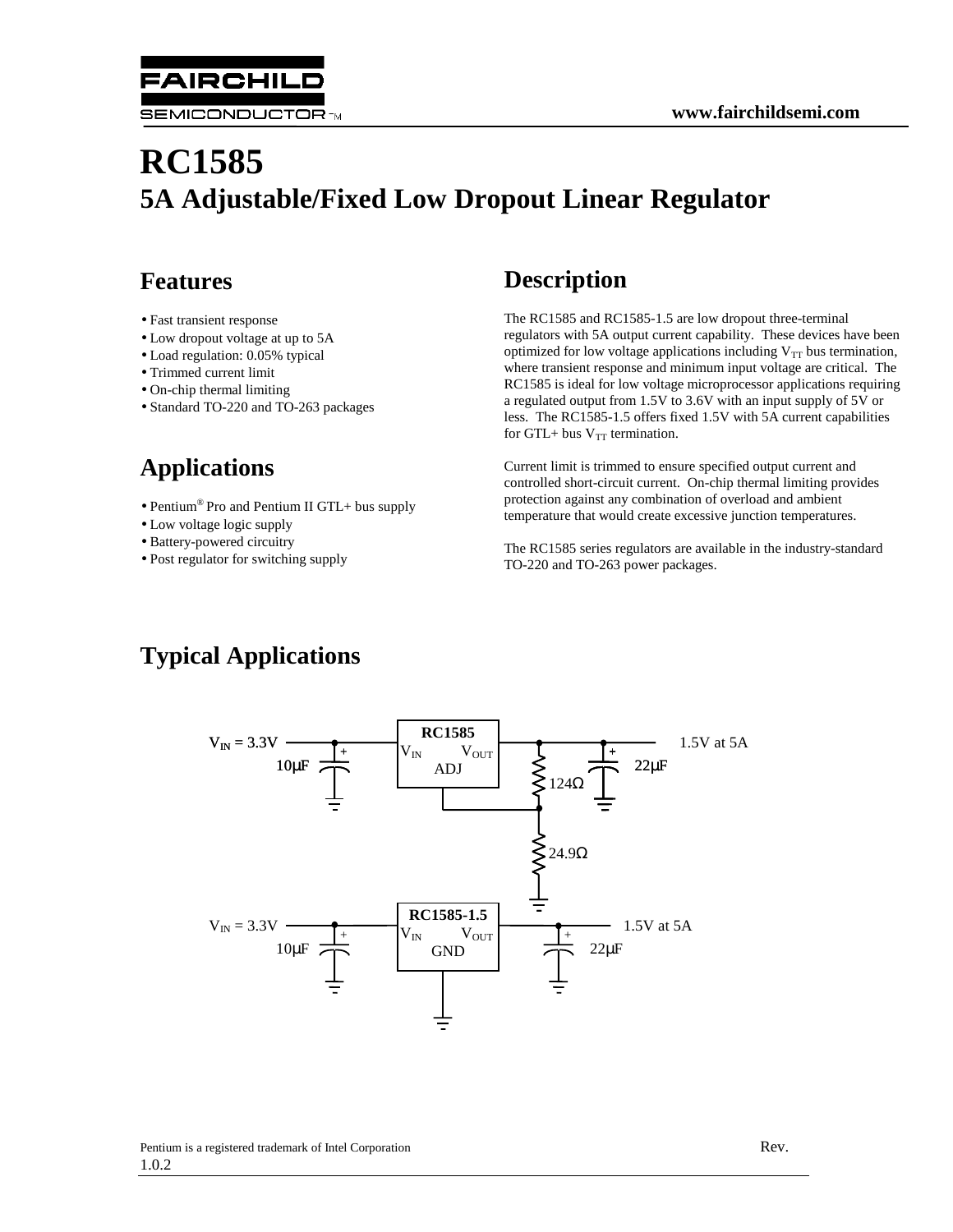## Pin Assignments



\*With package soldered to 0.5 square inch copper area over backside ground plane or internal power plane.  $\Theta_{JA}$  can vary from 20°C/W to >40°C/W with other mounting techniques.

## Absolute Maximum Ratings

| <b>Parameter</b>                            | Min. | Max. | Unit |
|---------------------------------------------|------|------|------|
| $\rm V_{IN}$                                |      |      |      |
| <b>Operating Junction Temperature Range</b> |      |      |      |
| <b>Control Section</b>                      |      | 125  |      |
| <b>Power Transistor</b>                     |      | 150  |      |
| <b>Storage Temperature Range</b>            | -65  | 150  |      |
| Lead Temperature (Soldering, 10 sec.)       |      | 300  |      |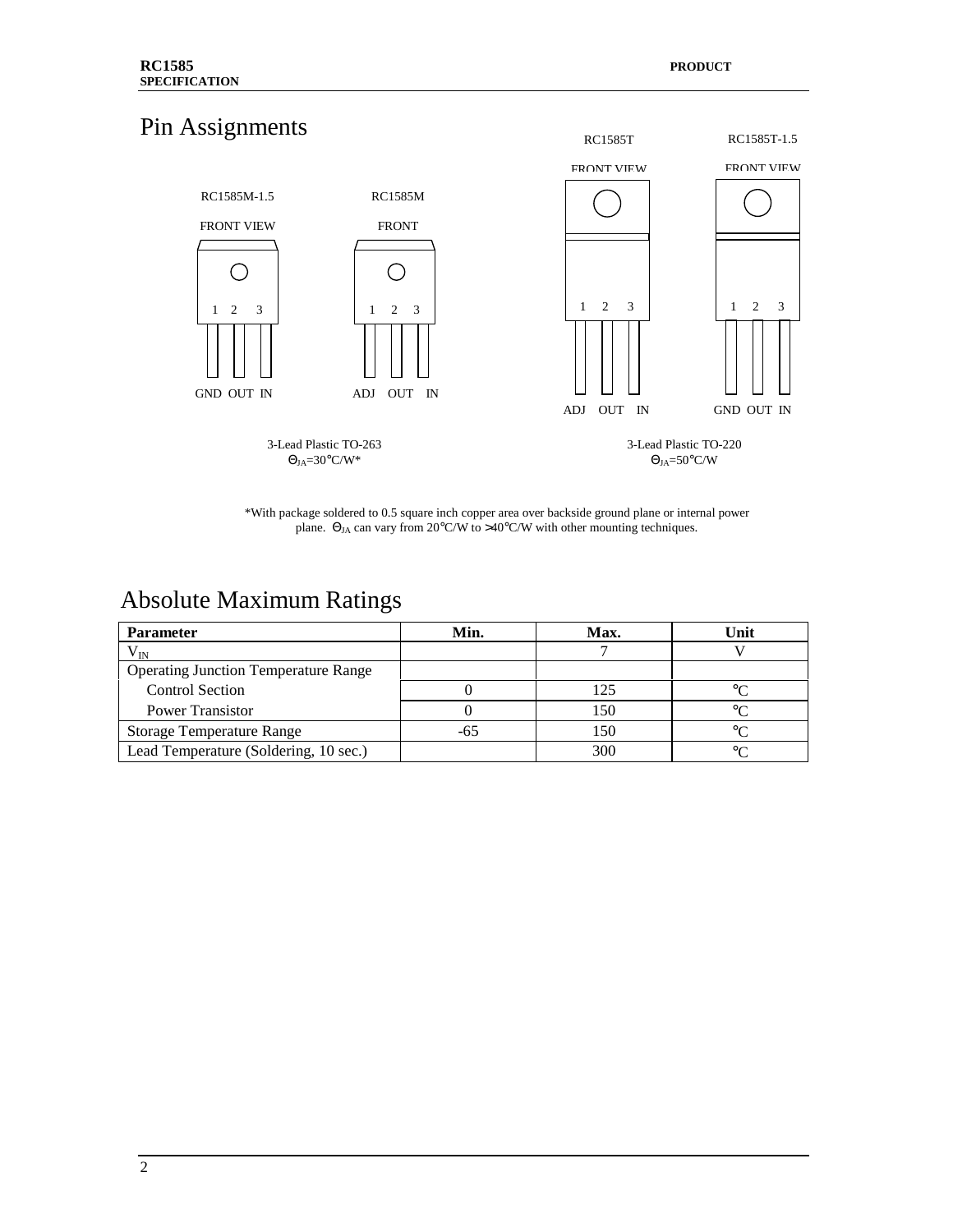### Electrical Characteristics

Preconditioning: 100% Thermal Limit Functional Test.  $T<sub>J</sub>=25°C$  unless otherwise specified. The • denotes specifications which apply over the specified operating temperature range.

| <b>Parameter</b>                       | <b>Conditions</b>                                    |           | Min.    | Typ.           | Max.    | <b>Units</b>       |
|----------------------------------------|------------------------------------------------------|-----------|---------|----------------|---------|--------------------|
| Reference Voltage <sup>3</sup>         | $1.5V \leq (V_{IN} - V_{OUT}) \leq 5.75V$ ,          | $\bullet$ | 1.225   | 1.250          | 1.275   | V                  |
|                                        | $10mA \leq I_{OUT} \leq 5A$                          |           | $(-2%)$ |                | $(+2%)$ |                    |
| Output Voltage <sup>4</sup>            | $3V\leq V_{\text{IN}}\leq 7V$                        | $\bullet$ | 1.47    | 1.5            | 1.53    | V                  |
|                                        | $10mA \leq I_{OUT} \leq 5A$                          |           |         |                |         |                    |
| Line Regulation <sup>1,2</sup>         | $(V_{\text{OUT}} + 1.5V) \le V_{\text{IN}} \le 7V$ , | $\bullet$ |         | 0.005          | 0.2     | $\%$               |
|                                        | $I_{OUT} = 10mA$                                     |           |         |                |         |                    |
| Load Regulation <sup>1,2,3</sup>       | $(V_{IN} - V_{OUT}) = 3V,$                           | $\bullet$ |         | 0.05           | 0.5     | $\%$               |
|                                        | $10mA \leq I_{OUT} \leq 5A$                          |           |         |                |         |                    |
| <b>Dropout Voltage</b>                 | $\Delta V_{REF} = 1\%$ , $I_{OUT} = 5A$              | $\bullet$ |         | 1.150          | 1.300   | V                  |
| <b>Current Limit</b>                   | $(V_{IN} - V_{OUT}) = 2V$                            | $\bullet$ | 5.1     | 5.5            |         | A                  |
| Adjust Pin Current <sup>3</sup>        |                                                      | $\bullet$ |         | 35             | 120     | μA                 |
| Adjust Pin Current Change <sup>3</sup> | $1.5V \leq (V_{IN} - V_{OUT}) \leq 5.75V$ ,          | $\bullet$ |         | 0.2            | 5       | $\mu A$            |
|                                        | $10mA \leq I_{OUT} \leq 5A$                          |           |         |                |         |                    |
| Minimum Load Current                   | $1.5V \leq (V_{IN} - V_{OUT}) \leq 5.75V$            | $\bullet$ | 10      |                |         | mA                 |
| <b>Ouiescent Current</b>               | $V_{IN} = 5V$                                        | $\bullet$ |         | $\overline{4}$ | 13      | mA                 |
| Ripple Rejection                       | $f = 120$ Hz, $C_{OUT} = 22 \mu F$ Tantalum,         |           | 60      | 72             |         | dB                 |
|                                        | $(V_{IN} - V_{OUT}) = 3V, I_{OUT} = 5A$              |           |         |                |         |                    |
| <b>Thermal Regulation</b>              | $T_A = 25$ °C, 30ms pulse                            |           |         | 0.004          | 0.02    | $\%$ /W            |
| Temperature Stability                  |                                                      | $\bullet$ |         | 0.5            |         | $\%$               |
| Long-Term Stability                    | $T_A = 125$ °C, 1000 hrs.                            |           |         | 0.03           | 1.0     | $\%$               |
| <b>RMS Output Noise</b>                | $T_A = 25$ °C, 10Hz $\leq f \leq 10$ kHz             |           |         | 0.003          |         | $\%$               |
| (% of $V_{OUT}$ )                      |                                                      |           |         |                |         |                    |
| Thermal Resistance,                    | <b>Control Section</b>                               |           |         |                | 0.7     | $^{\circ}$ C/W     |
| Junction to Case                       | <b>Power Transistor</b>                              |           |         |                | 3.0     | $\rm ^{\circ} C/W$ |
| <b>Thermal Shutdown</b>                |                                                      |           |         | 150            |         | $\rm ^{\circ}C$    |

#### **Notes:**

1. See thermal regulation specifications for changes in output voltage due to heating effects. Load and line regulation are measured at a constant junction temperature by low duty cycle pulse testing.

2. Line and load regulation are guaranteed up to the maximum power dissipation (18W). Power dissipation is determined by input/output differential and the output current. Guaranteed maximum output power will not be available over the full input/output voltage range. 3. RC1585 only.

4. RC1585-1.5 only.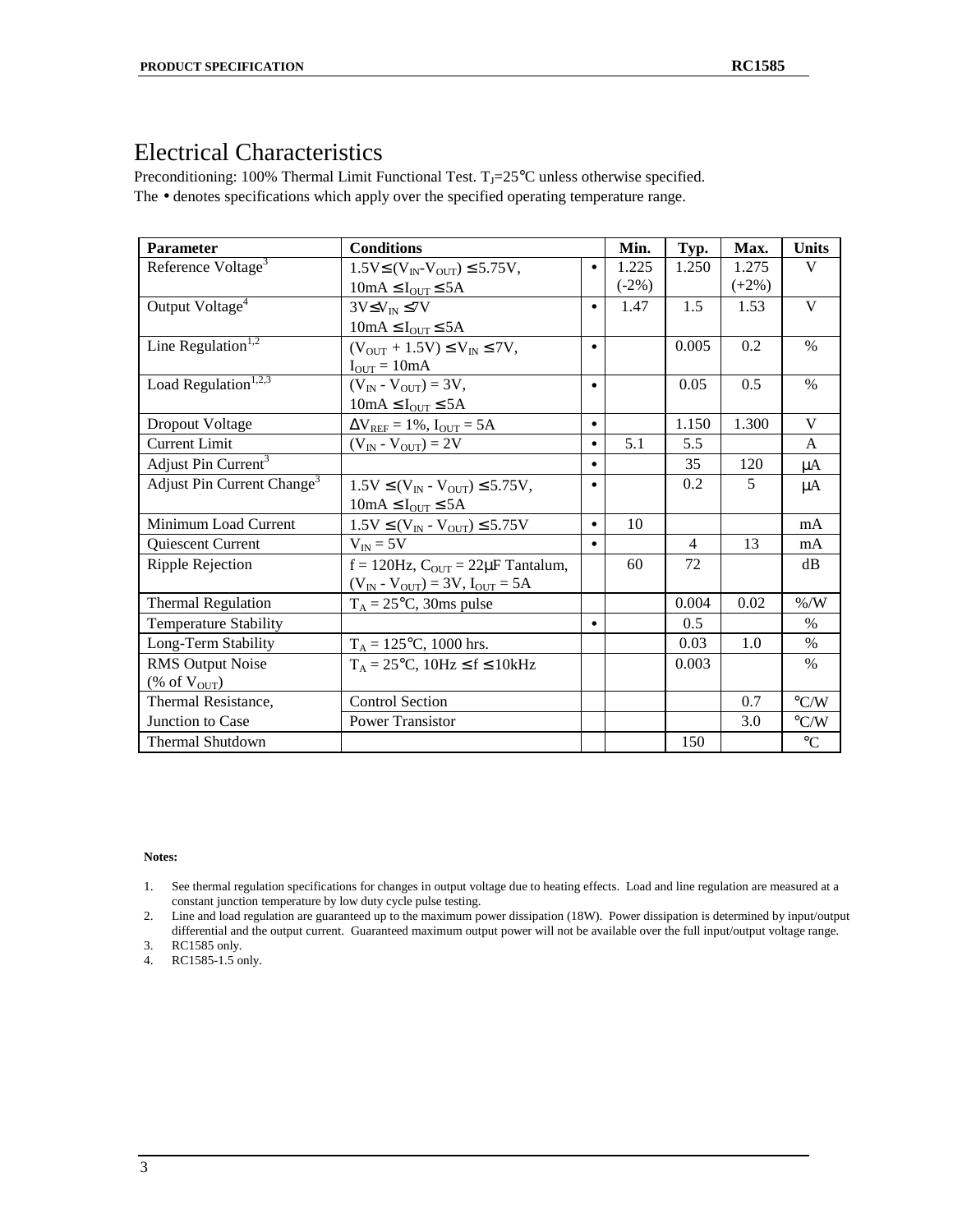### Typical Performance Characteristics



**Figure 1. Dropout Voltage vs. Output current**







REFERENCE VOLTAGE

1.250 1.245 1.240 1.235 1.230 1.225 1.220 1.215 1.210 1.205 1.200

4

4

**AINIMUM LOAD CURRENT (mA)**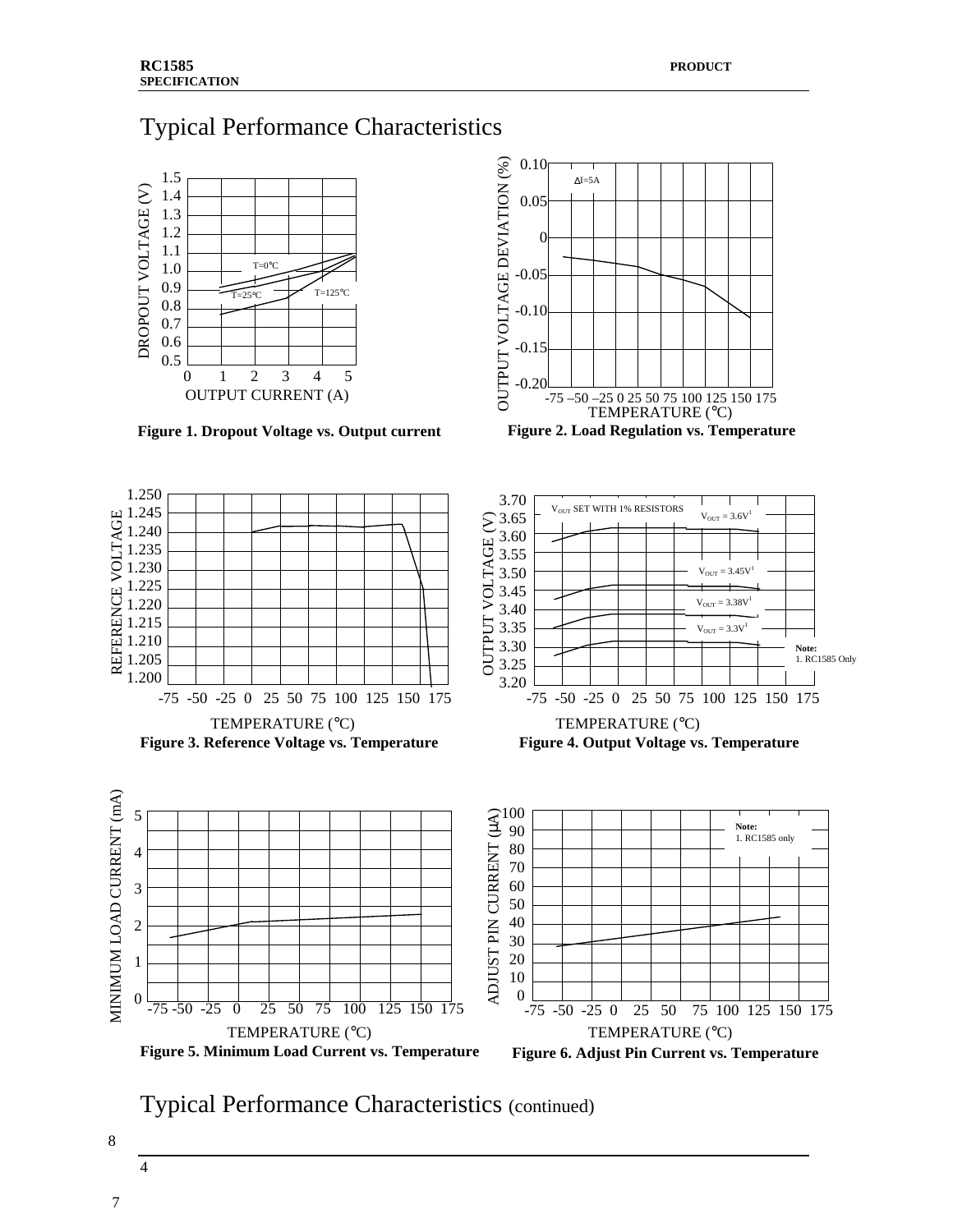

 **Figure 9. Maximum Power Dissipation**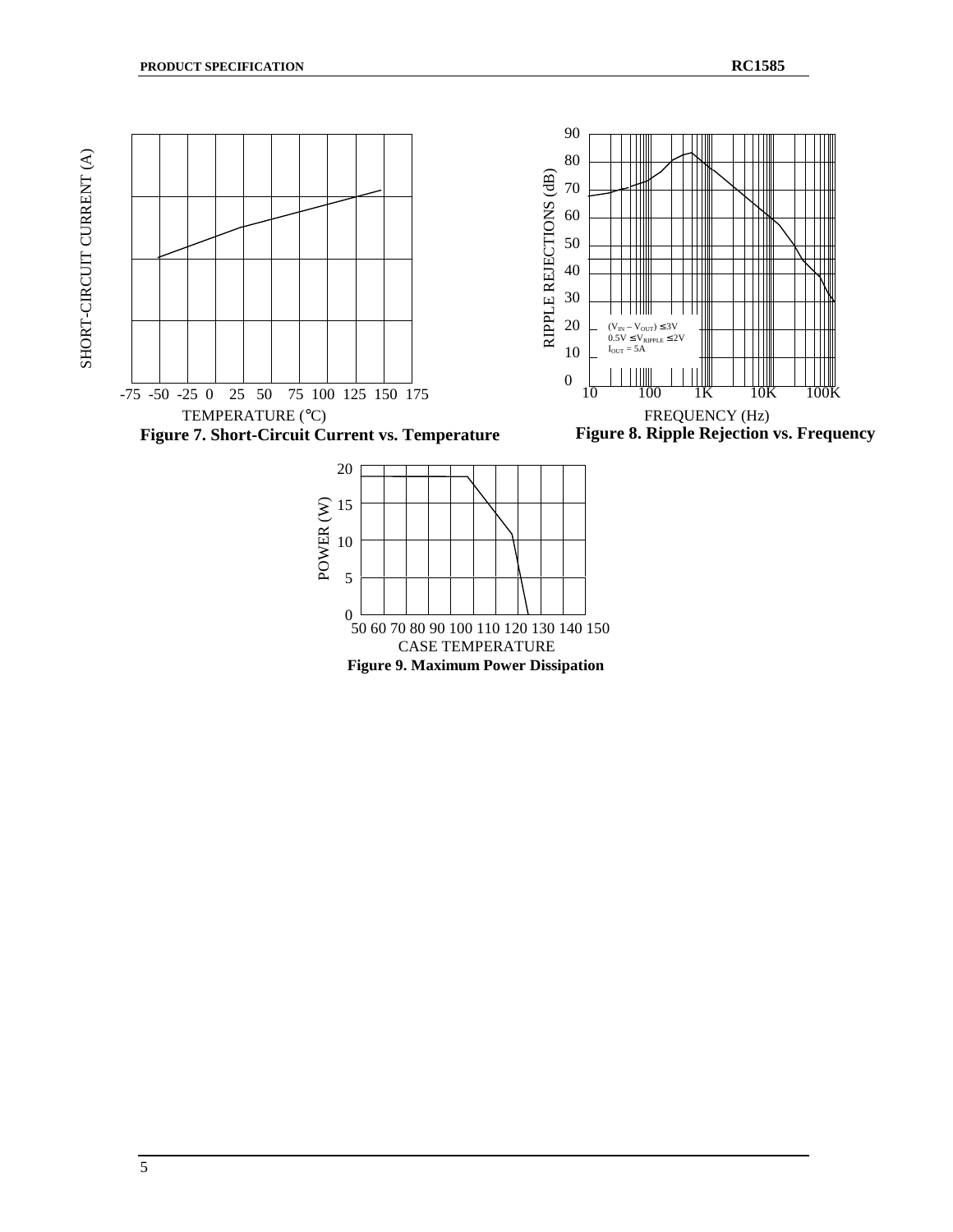### Applications Information

#### **General**

The RC1585 and RC1585-1.5 are three-terminal regulators optimized for GTL+  $V_{TT}$  termination and logic applications. These devices are short-circuit protected, safe area protected, and offer thermal shutdown to turn off the regulator when the junction temperature exceeds about 150°C. The RC1585 series provides low dropout voltage and fast transient response. Frequency compensation uses capacitors with low ESR while still maintaining stability. This is critical in addressing the needs of low voltage high speed microprocessor buses like GTL+.

#### **Stability**

The RC1585 series requires an output capacitor as a part of the frequency compensation. It is recommended to use a 22µF solid tantalum or a 100 µF aluminum electrolytic on the output to ensure stability. The frequency compensation of these devices optimizes the frequency response with low ESR capacitors. In general, it is suggested to use capacitors with an ESR of <1Ω. It is also recommended to use bypass capacitors such as a 22µF tantalum or a 100µF aluminum on the adjust pin of the RC1585 for low ripple and fast transient response. When these bypassing capacitors are not used at the adjust pin, smaller values of output capacitors provide equally good results.

#### **Protection Diodes**

In normal operation, the RC1585 series does not require any protection diodes. For the RC1585, internal resistors limit internal current paths on the adjust pin. Therefore, even with bypass capacitors on the adjust pin, no protection diode is needed to ensure device safety under short-circuit conditions.

A protection diode between the input and output pins is usually not needed. An internal diode between the input and the output pins on the RC1585 series can handle microsecond surge currents of 50A to 100A. Even with large value output capacitors it is difficult to obtain those values of surge currents in normal operation. Only with large values of output capacitance, such as 1000µF to 5000µF, and with the input pin instantaneously shorted to ground can damage occur. A crowbar circuit at the input can generate those levels of current; a diode from output to input is then recommended, as shown in Figure 10. Usually, normal power supply cycling or system "hot plugging and unplugging" will not generate current large enough to do any damage.

The adjust pin can be driven on a transient basis  $\pm$ 7V with respect to the output, without any device degradation. As with any IC regulator, exceeding the maximum input-to-output voltage differential causes the internal transistors to break down and none of the protection circuitry is then functional.



**Figure 10. Optional Protection**

#### **Ripple Rejection**

In applications that require improved ripple rejection, a bypass capacitor from the adjust pin of the RC1585 to ground reduces the output ripple by the ratio of  $V_{\text{OUT}}/1.25V$ . The impedance of the adjust pin capacitor at the ripple frequency should be less than the value of R1 (typically in the range of 100Ω to 120Ω) in the feedback divider network in Figure 10. Therefore, the value of the required adjust pin capacitor is a function of the input ripple frequency. For example, if R1 equals 100Ω and the ripple frequency equals 120Hz, the adjust pin capacitor should be 22µF. At 10kHz, only 0.22µF is needed.

#### **Output Voltage**

The RC1585 regulator develops a 1.25V reference voltage between the output pin and the adjust pin (see Figure 11). Placing a resistor R1 between these two terminals causes a constant current to flow through R1 and down through R2 to set the overall output voltage. Normally, this current is the specified minimum load current of 10mA.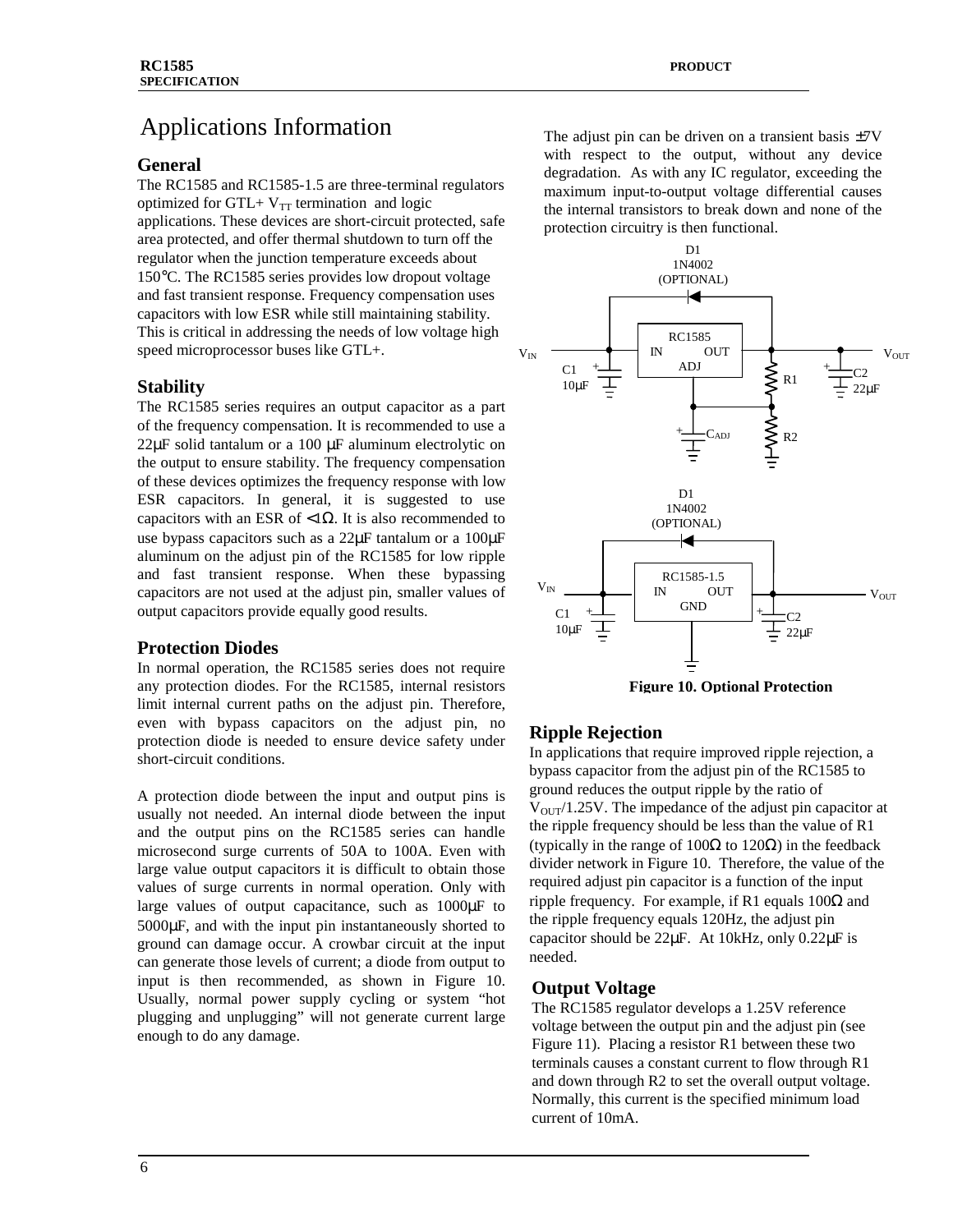The current out of the adjust pin adds to the current from R1 and is typically 35µA. Its output voltage contribution is small and only needs consideration when a very precise output voltage setting is required.



**Figure 11. Basic Regulator Circuit**

#### **Load Regulation**

It is not possible to provide true remote load sensing because the RC1585 series are three-terminal devices. Load regulation is limited by the resistance of the wire connecting the regulators to the load. Load regulation per the data sheet specification is measured at the bottom of the package.

For fixed voltage devices, negative side sensing is a true Kelvin connection with the ground pin of the device returned to the negative side of the load. This is illustrated in Figure 12.



**Figure 12. Connection for Best Load Regulation**

For adjustable voltage devices, negative side sensing is a true Kelvin connection with the bottom of the output divider returned to the negative side of the load. The best load regulation is obtained when the top of the resistor divider R1 connects directly to the regulator output and not to the load. Figure 13 illustrates this point.

If R1 connects to the load, then the effective resistance between the regulator and the load would be:

 $R_P \times (1 + R2/R1)$ ,  $R_P =$  Parasitic Line Resistance

 The connection shown in Figure 13 does not multiply  $R_P$  by the divider ratio. As an example,  $R_P$ is about four milliohms per foot with 16-gauge wire. This translates to 4mV per foot at 1A load current. At higher load currents, this drop represents a significant percentage of the overall regulation. It is important to keep the positive lead between the regulator and the load as short as possible and to use large wire or PC board traces.



**Figure 13. Connection for Best Load Regulation**

#### **Thermal Considerations**

The RC1585 series protect themselves under overload conditions with internal power and thermal limiting circuitry. However, for normal continuous load conditions, do not exceed maximum junction temperature ratings. It is important to consider all sources of thermal resistance from junction-toambient. These sources include the junction-to-case resistance, the case-to-heat sink interface resistance, and the heat sink resistance. Thermal resistance specifications have been developed to more accurately reflect device temperature and ensure safe operating temperatures. The electrical characteristics section provides a separate thermal resistance and maximum junction temperature for both the control circuitry and the power transistor. Calculate the maximum junction temperature for both sections to ensure that both thermal limits are met.

For example, look at using an RC1585T to generate 5A @ 1.5V ± 2% from a 3.3V source (3.2V to 3.6V).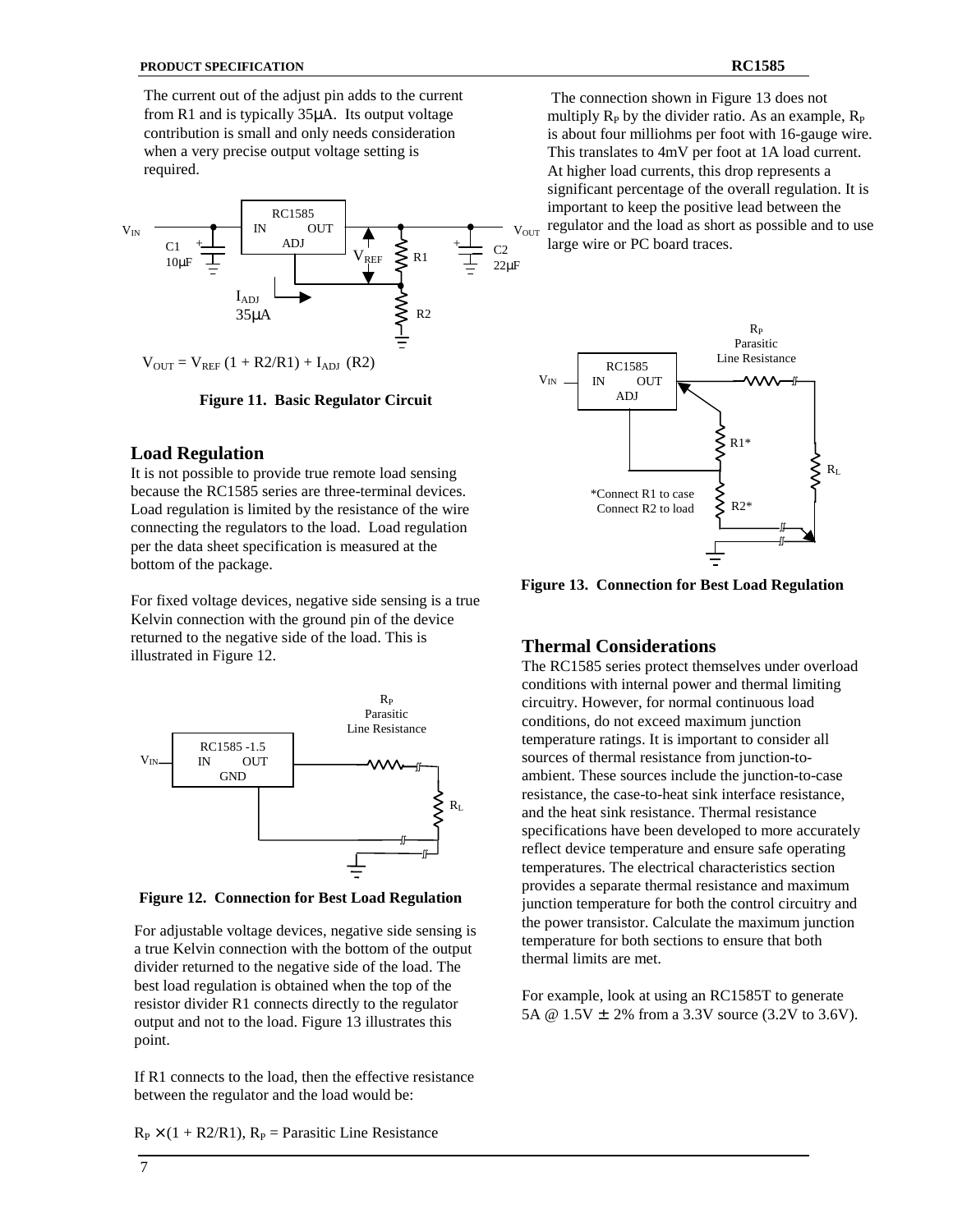- $V_{in}$  = 3.6V worst case
- $V_{\text{OUT}} = 1.46V$  worst case
- $I_{OUT} = 5A$  continuous
- $T_A = 60$ °C
- $\Theta_{\text{Case-to-Ambient}} = 5^{\circ}\text{C/W}$  (assuming both a heatsink and a thermally conductive material)

The power dissipation in this application is:  $P_D = (V_{IN} - V_{OUT}) * (I_{OUT}) = (3.6-1.46) * (5) = 10.7W$ 

From the specification table, for the power section:  $T_J = T_A + (P_D) * (\Theta_{Case-to-Ambient} + \Theta_{JC})$  $= 60 + (10.7) * (5 + 3) = 146$ °C

For the control section:

 $T_J = T_A + (P_D) * (\Theta_{Case-to-Ambient} + \Theta_{JC}) =$  $60 + (10.7) * (5 + 0.7) = 121$ °C

In each case, the junction temperature is below the maximum rating.

Junction-to-case thermal resistance is specified from the IC junction to the bottom of the case directly below the die. This is the lowest resistance path for heat flow. Proper mounting ensures the best thermal flow from this area of the package to the heat sink. Use of a thermally conductive material at the case-to-heat sink interface is recommended. Use a thermally conductive spacer if the case of the device must be electrically isolated and include its contribution to the total thermal resistance. The cases of the RC1585 series are directly connected to the output of the device.



**Figure 14. Application Circuit (RC1585)**

**Table 1. Bill of Materials for Application Circuit for the RC1585**

| <b>Item</b>    | Quantity | <b>Manufacturer</b> | <b>Part Number</b>               | <b>Description</b>              |
|----------------|----------|---------------------|----------------------------------|---------------------------------|
| C1             |          | Xicon               | L10V10                           | 10 <sub>uF</sub> , 10V Aluminum |
| C2, C3         |          | Xicon               | L <sub>10</sub> V <sub>100</sub> | 100µF, 10V Aluminum             |
| R1             |          | Generic             |                                  | $124\Omega, 1%$                 |
| R <sub>2</sub> |          | Generic             |                                  | $24.9\Omega$ , 1%               |
|                |          | Fairchild           | <b>RC1585T</b>                   | 5A Regulator                    |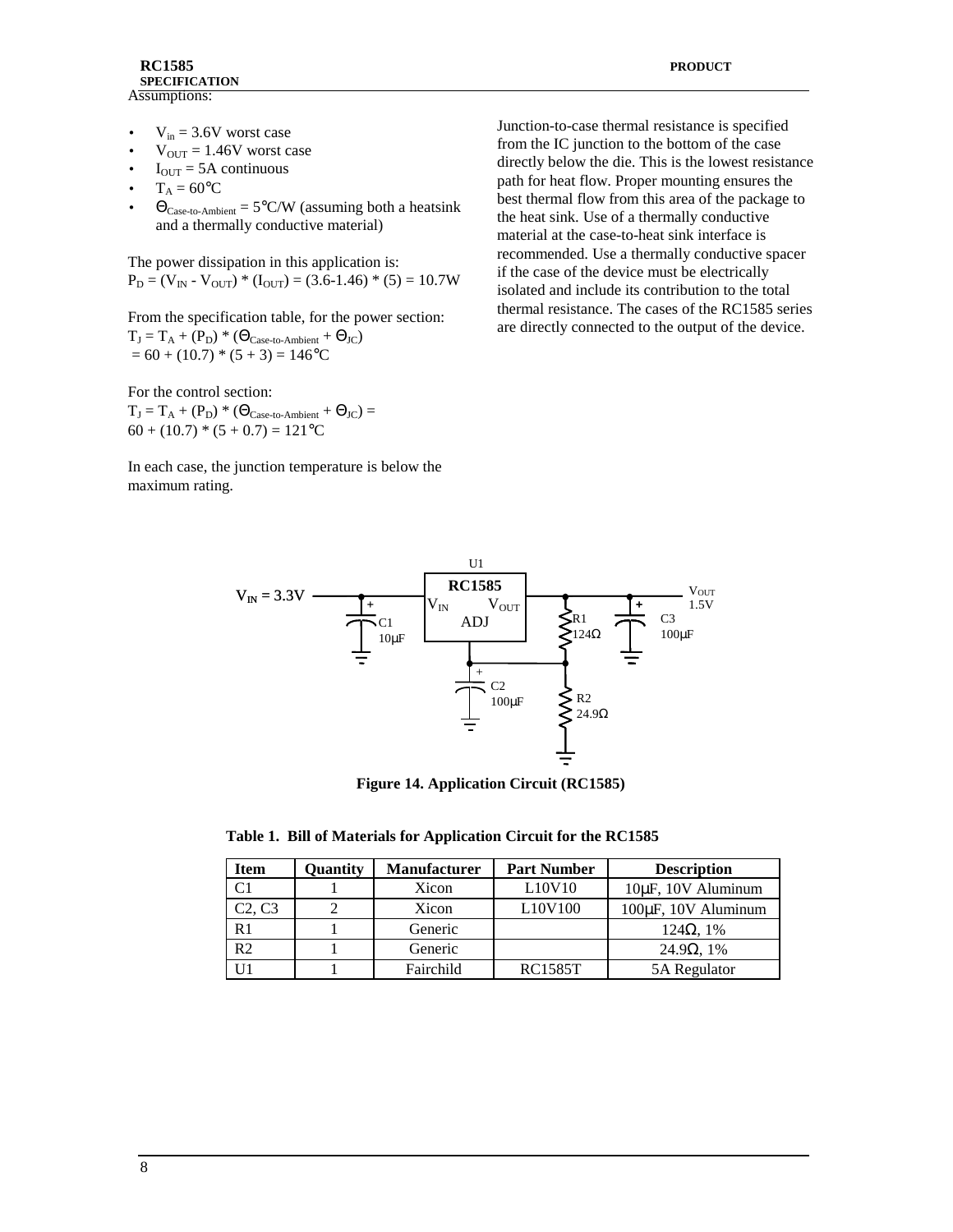

**Figure 15. Application Circuit (RC1585-1.5)**

**Table 2. Bill of Materials for Application Circuit for the RC1585-1.5**

| <b>Item</b>    | <b>Ouantity</b> | <b>Manufacturer</b> | <b>Part Number</b>               | <b>Description</b>               |
|----------------|-----------------|---------------------|----------------------------------|----------------------------------|
|                |                 | Xicon               | L10V10                           | 10 <sub>uF</sub> , 10V Aluminum  |
| C <sub>3</sub> |                 | Xicon               | L <sub>10</sub> V <sub>100</sub> | 100 <sub>uF</sub> , 10V Aluminum |
|                |                 | Fairchild           | RC1585T-1.5                      | 5A Regulator                     |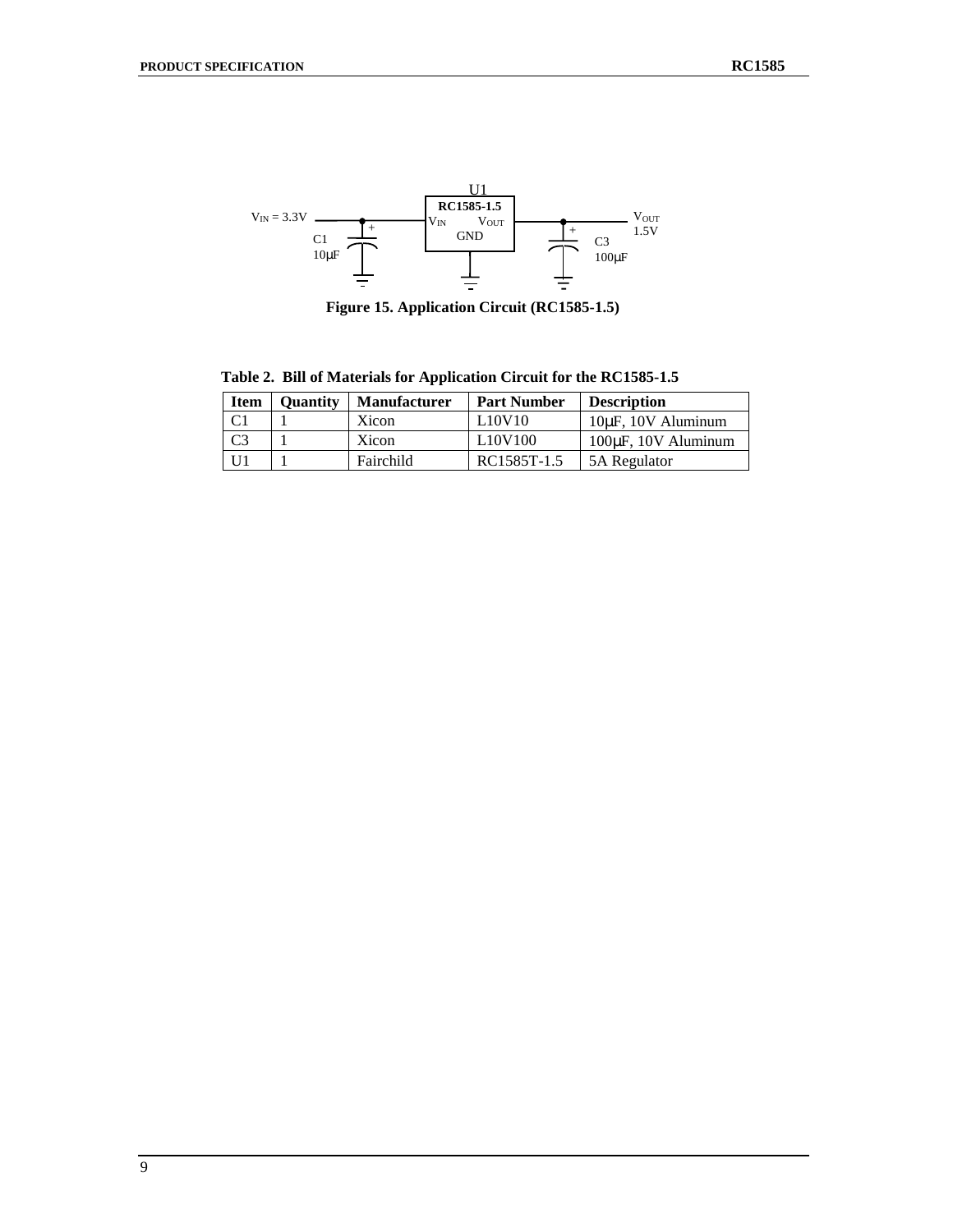### **Mechanical Dimensions**

#### **3-Lead TO-263 Package**

| <b>Symbol</b> | <b>Inches</b> |             | <b>Millimeters</b> |             |
|---------------|---------------|-------------|--------------------|-------------|
|               | Min.          | Max.        | Min.               | Max.        |
| A             | .160          | .190        | 4.06               | 4.83        |
| b             | .020          | .039        | 0.51               | 0.99        |
| b2            | .049          | .051        | 1.25               | 1.30        |
| c2            | .045          | .055        | 1.14               | 1.40        |
| D             | .340          | .380        | 8.64               | 9.65        |
| E             | .380          | .405        | 9.65               | 10.29       |
| e             |               | .100 BSC    | 2.54 BSC           |             |
| L             | .575          | .625        | 14.61              | 10.88       |
| L1            | .090          | .100        | 2.29               | 2.79        |
| L2            |               | .055        |                    | 1.40        |
| R             | .017          | .019        | 0.43               | 0.48        |
| α             | $0^{\circ}$   | $8^{\circ}$ | $0^{\circ}$        | $8^{\circ}$ |

#### **Notes:**

- 1. Dimensions are exclusive of mold flash and metal burrs.
- 2. Standoff-height is measured from lead tip with ref. to Datum –B-.
- 3. Foot length is measured with ref. to Datum –Awith lead surface (at inner R).
- 4. Dimension exclusive of dambar protrusion or intrusion.
- 5. Formed leads to be planar with respect to one another at seating place –C-.





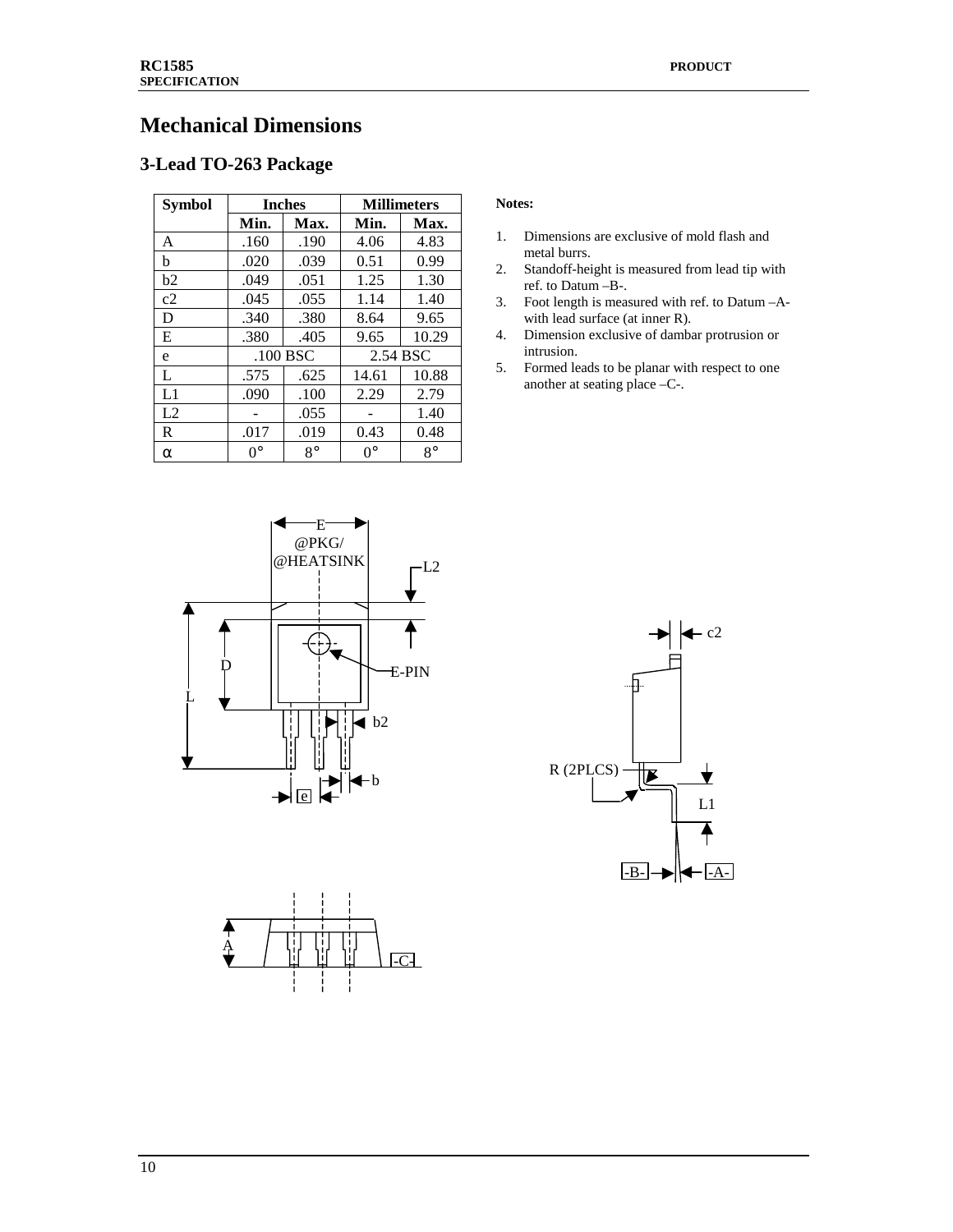## **Mechanical Dimensions (continued)**

### **3-Lead TO-220 Package**

| <b>Symbol</b> | <b>Inches</b> |           | <b>Millimeters</b> |             |
|---------------|---------------|-----------|--------------------|-------------|
|               | Min.          | Max.      | Min.               | Max.        |
| A             | .140          | .190      | 3.56               | 4.83        |
| b             | .015          | .040      | .38                | 1.02        |
| b1            | .045          | .070      | 1.14               | 1.78        |
| c1            | .014          | .022      | .36                | .56         |
| ØΡ            | .139          | .161      | 3.53               | 4.09        |
| D             | .560          | .650      | 14.22              | 16.51       |
| E             | .380          | .420      | 9.65               | 10.67       |
| e             | .090          | .110      | 2.29               | 2.79        |
| e1            | .190          | .210      | 4.83               | 5.33        |
| e3            | .045          |           | 1.14               |             |
| F             | .020          | .055      | .51                | 1.40        |
| H1            | .230          | .270      | 5.94               | 6.87        |
| J1            | .060          | .115      | 2.04               | 2.92        |
| L             | .500          | .580      | 12.70              | 14.73       |
| L1            | .250 BSC      |           |                    | 6.35 BSC    |
| Q             | 1.00          | 1.35      | 2.54               | 3.43        |
| α             | $3^\circ$     | $7^\circ$ | $3^{\circ}$        | $7^{\circ}$ |

**Notes:**

1. Dimension c1 apply for lead finish.